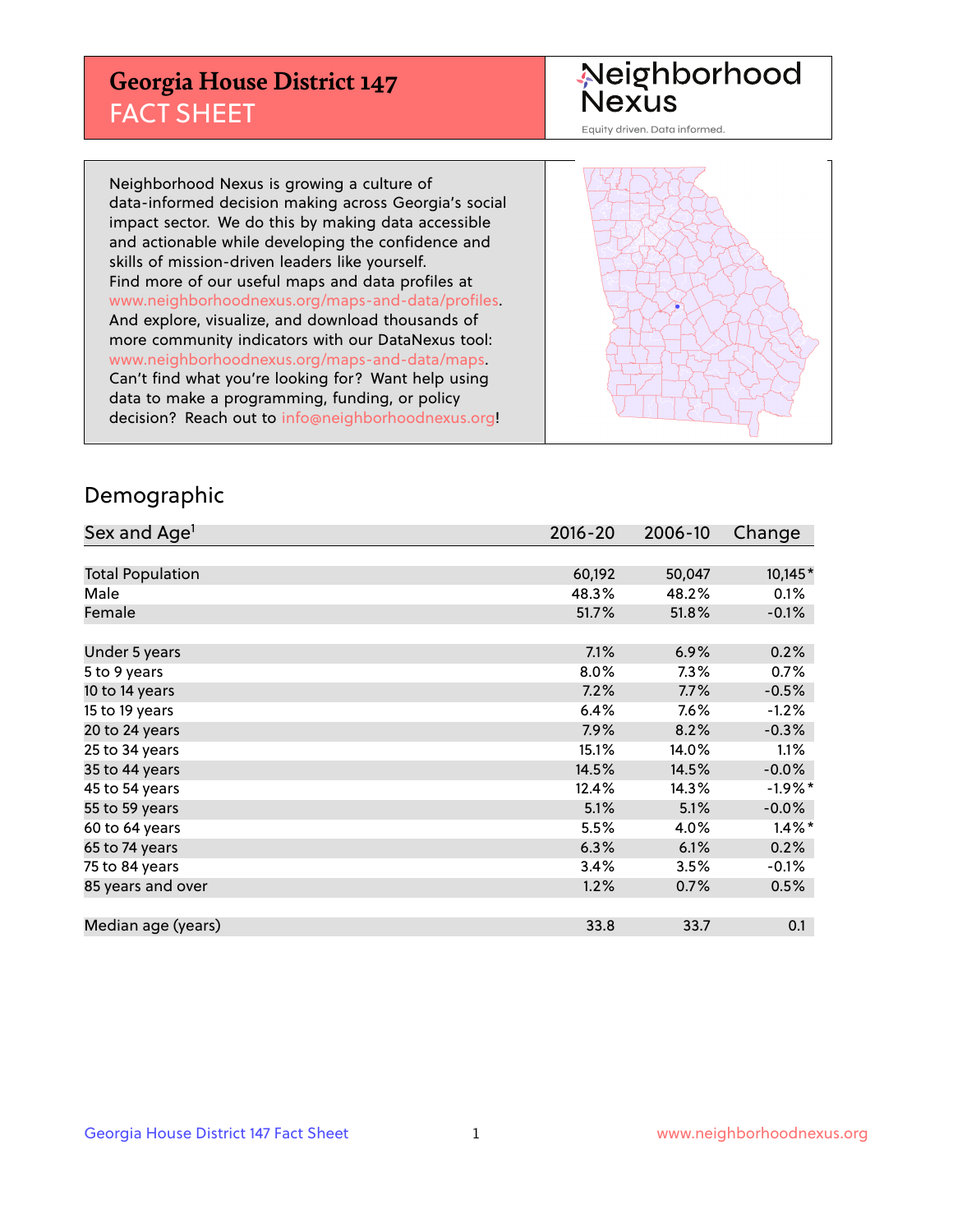## Demographic, continued...

| Race <sup>2</sup>                                            | $2016 - 20$    | 2006-10        | Change              |
|--------------------------------------------------------------|----------------|----------------|---------------------|
| <b>Total population</b>                                      | 60,192         | 50,047         | 10,145*             |
| One race                                                     | 95.5%          | 97.4%          | $-1.9%$ *           |
| White                                                        | 58.3%          | 68.2%          | $-10.0\%$ *         |
| <b>Black or African American</b>                             | 31.3%          | 24.2%          | $7.1\%$ *           |
| American Indian and Alaska Native                            | 0.5%           | 0.0%           | 0.5%                |
| Asian                                                        | 3.8%           | 2.4%           | $1.4\%$ *           |
| Native Hawaiian and Other Pacific Islander                   | 0.0%           | 0.0%           | $-0.0%$             |
| Some other race                                              | 1.5%           | 2.4%           | $-0.9%$             |
| Two or more races                                            | 4.5%           | 2.6%           | $1.9\%$ *           |
| Race alone or in combination with other race(s) <sup>3</sup> | $2016 - 20$    | 2006-10        | Change              |
| Total population                                             | 60,192         | 50,047         | $10,145*$           |
| White                                                        | 62.4%          | 70.5%          | $-8.1\%$ *          |
| <b>Black or African American</b>                             | 34.7%          | 25.3%          | $9.3\%$ *           |
| American Indian and Alaska Native                            | 1.4%           | 0.5%           | $1.0\%$ *           |
| Asian                                                        | 4.5%           | 3.7%           | 0.8%                |
| Native Hawaiian and Other Pacific Islander                   | 0.1%           | 0.1%           | 0.0%                |
| Some other race                                              | 1.8%           | 2.8%           | $-1.0%$             |
| Hispanic or Latino and Race <sup>4</sup>                     | $2016 - 20$    | 2006-10        | Change              |
| Total population                                             | 60,192         | 50,047         | 10,145*             |
| Hispanic or Latino (of any race)                             | 6.8%           | 5.8%           | 1.0%                |
| Not Hispanic or Latino                                       | 93.2%          | 94.2%          | $-1.0%$             |
| White alone                                                  | 54.2%          | 64.8%          | $-10.6\%$ *         |
| <b>Black or African American alone</b>                       | 30.5%          | 24.1%          | $6.4\%$ *           |
| American Indian and Alaska Native alone                      | 0.4%           | 0.0%           | 0.4%                |
| Asian alone                                                  | 3.7%           | 2.4%           | $1.3\%$ *           |
| Native Hawaiian and Other Pacific Islander alone             | 0.0%           | 0.0%           | $-0.0%$             |
| Some other race alone                                        | 0.2%           | 0.6%           | $-0.4%$             |
| Two or more races                                            | 4.1%           | 2.2%           | $1.9\%$ *           |
| U.S. Citizenship Status <sup>5</sup>                         | $2016 - 20$    | 2006-10        | Change              |
|                                                              |                |                |                     |
| Foreign-born population<br>Naturalized U.S. citizen          | 3,886<br>46.8% | 2,526<br>50.5% | $1,361*$<br>$-3.7%$ |
|                                                              |                |                |                     |
| Not a U.S. citizen                                           | 53.2%          | 49.5%          | 3.7%                |
| Citizen, Voting Age Population <sup>6</sup>                  | 2016-20        | 2006-10        | Change              |
| Citizen, 18 and over population                              | 42,451         | 35,659         | $6,792*$            |
| Male                                                         | 46.7%          | 47.0%          | $-0.3%$             |
| Female                                                       | 53.3%          | 53.0%          | 0.3%                |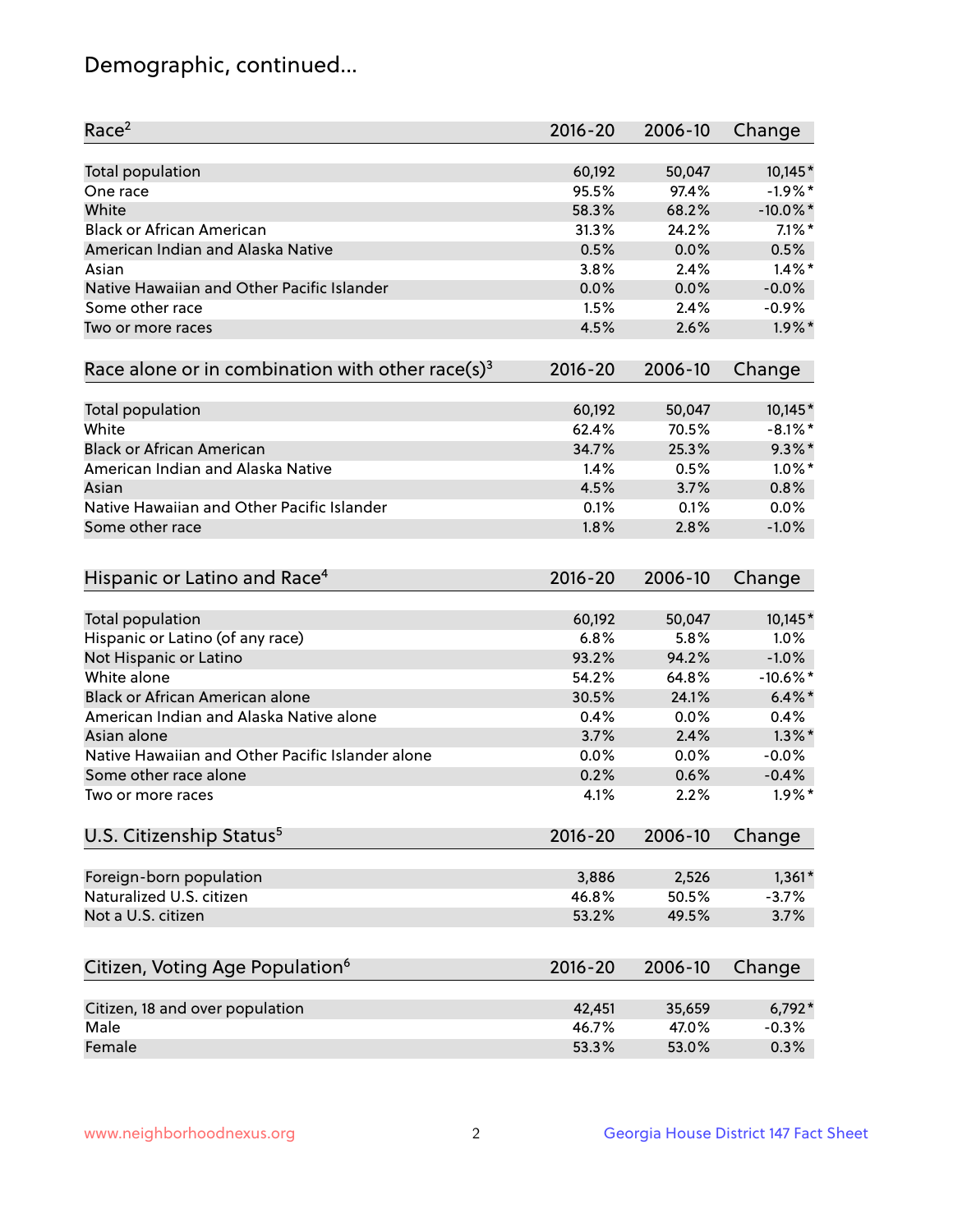#### Economic

| Income <sup>7</sup>                                 | $2016 - 20$ | 2006-10 | Change     |
|-----------------------------------------------------|-------------|---------|------------|
|                                                     |             |         |            |
| All households                                      | 22,201      | 19,527  | $2,674*$   |
| Less than \$10,000                                  | 5.0%        | 5.2%    | $-0.2%$    |
| \$10,000 to \$14,999                                | 2.7%        | 3.7%    | $-1.0%$    |
| \$15,000 to \$24,999                                | 6.8%        | 9.5%    | $-2.8\%$ * |
| \$25,000 to \$34,999                                | 11.8%       | 11.7%   | 0.1%       |
| \$35,000 to \$49,999                                | 11.9%       | 17.8%   | $-6.0\%$ * |
| \$50,000 to \$74,999                                | 19.6%       | 21.0%   | $-1.4%$    |
| \$75,000 to \$99,999                                | 13.6%       | 15.7%   | $-2.2%$    |
| \$100,000 to \$149,999                              | 19.1%       | 10.5%   | $8.7\%$ *  |
| \$150,000 to \$199,999                              | 5.4%        | 3.4%    | $2.0\%$ *  |
| \$200,000 or more                                   | 4.1%        | 1.4%    | $2.7\%$ *  |
| Median household income (dollars)                   | 65,343      | 52,642  | 12,701*    |
| Mean household income (dollars)                     | 78,964      | 62,856  | 16,108*    |
| With earnings                                       | 82.2%       | 83.6%   | $-1.4%$    |
| Mean earnings (dollars)                             | 78,568      | 59,492  | 19,075*    |
| <b>With Social Security</b>                         | 23.5%       | 20.8%   | $2.8\%$ *  |
| Mean Social Security income (dollars)               | 18,055      | 13,549  | 4,505*     |
| With retirement income                              | 24.3%       | 23.7%   | 0.5%       |
| Mean retirement income (dollars)                    | 25,985      | 27,152  | $-1,167$   |
| With Supplemental Security Income                   | 4.7%        | 2.5%    | $2.2\%$ *  |
| Mean Supplemental Security Income (dollars)         | 7,351       | 5,818   | 1,533      |
| With cash public assistance income                  | 0.7%        | 1.1%    | $-0.4%$    |
| Mean cash public assistance income (dollars)        | 330         | 3,209   | $-2,879$   |
| With Food Stamp/SNAP benefits in the past 12 months | 9.6%        | 7.5%    | $2.1\%$ *  |
|                                                     |             |         |            |
| Families                                            | 15,024      | 12,946  | 2,078*     |
| Less than \$10,000                                  | 2.8%        | 4.4%    | $-1.6%$    |
| \$10,000 to \$14,999                                | 2.0%        | 2.6%    | $-0.6%$    |
| \$15,000 to \$24,999                                | 5.2%        | 6.8%    | $-1.6%$    |
| \$25,000 to \$34,999                                | 10.4%       | 8.9%    | 1.5%       |
| \$35,000 to \$49,999                                | 8.4%        | 16.3%   | $-8.0\%$ * |
| \$50,000 to \$74,999                                | 18.9%       | 20.0%   | $-1.1%$    |
| \$75,000 to \$99,999                                | 14.8%       | 20.0%   | $-5.2\%$ * |
| \$100,000 to \$149,999                              | 24.6%       | 14.7%   | 9.9%*      |
| \$150,000 to \$199,999                              | 7.0%        | 4.6%    | $2.4\%$ *  |
| \$200,000 or more                                   | 5.9%        | 1.8%    | $4.1\%$ *  |
| Median family income (dollars)                      | 78,858      | 64,551  | 14,307*    |
| Mean family income (dollars)                        | 92,331      | 71,769  | 20,562*    |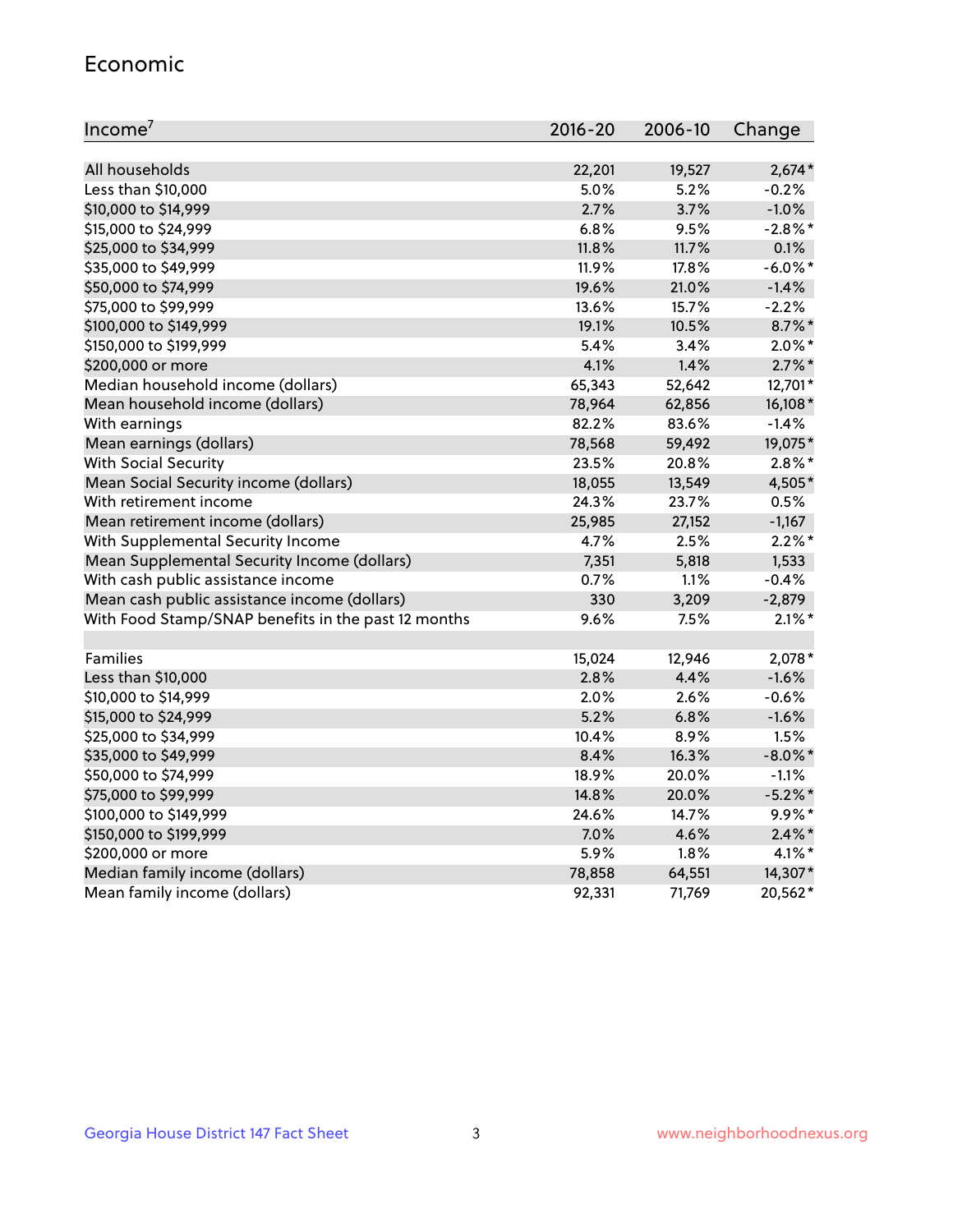## Economic, continued...

| Income, continued <sup>8</sup>                                        | $2016 - 20$ | 2006-10 | Change    |
|-----------------------------------------------------------------------|-------------|---------|-----------|
|                                                                       |             |         |           |
| Nonfamily households                                                  | 7,177       | 6,581   | 595       |
| Median nonfamily income (dollars)                                     | 41,320      | 36,714  | 4,606*    |
| Mean nonfamily income (dollars)                                       | 47,894      | 42,138  | 5,756*    |
| Median earnings for workers (dollars)                                 | 34,432      | 30,854  | $3,579*$  |
| Median earnings for male full-time, year-round workers                | 52,421      | 46,811  | $5,611*$  |
| (dollars)                                                             |             |         |           |
| Median earnings for female full-time, year-round workers<br>(dollars) | 39,603      | 34,422  | $5,181*$  |
| Per capita income (dollars)                                           | 29,201      | 25,025  | $4,176*$  |
|                                                                       |             |         |           |
| Families and People Below Poverty Level <sup>9</sup>                  | 2016-20     | 2006-10 | Change    |
|                                                                       |             |         |           |
| <b>All families</b>                                                   | 8.2%        | 9.7%    | $-1.5%$   |
| With related children under 18 years                                  | 11.5%       | 13.6%   | $-2.2%$   |
| With related children under 5 years only                              | 11.1%       | 14.9%   | $-3.8%$   |
| Married couple families                                               | 4.1%        | 4.5%    | $-0.4%$   |
| With related children under 18 years                                  | 5.3%        | 5.8%    | $-0.5%$   |
| With related children under 5 years only                              | 5.5%        | 2.2%    | 3.3%      |
| Families with female householder, no husband present                  | 19.3%       | 24.2%   | $-4.9%$   |
| With related children under 18 years                                  | 30.7%       | 30.2%   | 0.5%      |
| With related children under 5 years only                              | 41.1%       | 35.5%   | 5.6%      |
| All people                                                            | 11.0%       | 11.0%   | $-0.1%$   |
| Under 18 years                                                        | 12.9%       | 14.9%   | $-2.0%$   |
| Related children under 18 years                                       | 12.6%       | 14.3%   | $-1.7%$   |
| Related children under 5 years                                        | 9.8%        | 15.0%   | $-5.2%$   |
| Related children 5 to 17 years                                        | 13.6%       | 14.1%   | $-0.5%$   |
| 18 years and over                                                     | 10.3%       | 9.7%    | 0.6%      |
| 18 to 64 years                                                        | 10.8%       | 10.0%   | 0.7%      |
| 65 years and over                                                     | 7.5%        | 7.4%    | 0.1%      |
| People in families                                                    | 8.6%        | 9.8%    | $-1.2%$   |
| Unrelated individuals 15 years and over                               | 22.2%       | 16.5%   | $5.7\%$ * |
|                                                                       |             |         |           |
| Non-Hispanic white people                                             | 6.6%        | 8.0%    | $-1.4%$   |
| Black or African-American people                                      | 14.0%       | 17.9%   | $-3.9%$   |
| Asian people                                                          | 9.6%        | 14.7%   | $-5.1%$   |
| Hispanic or Latino people                                             | 26.5%       | 16.4%   | 10.1%     |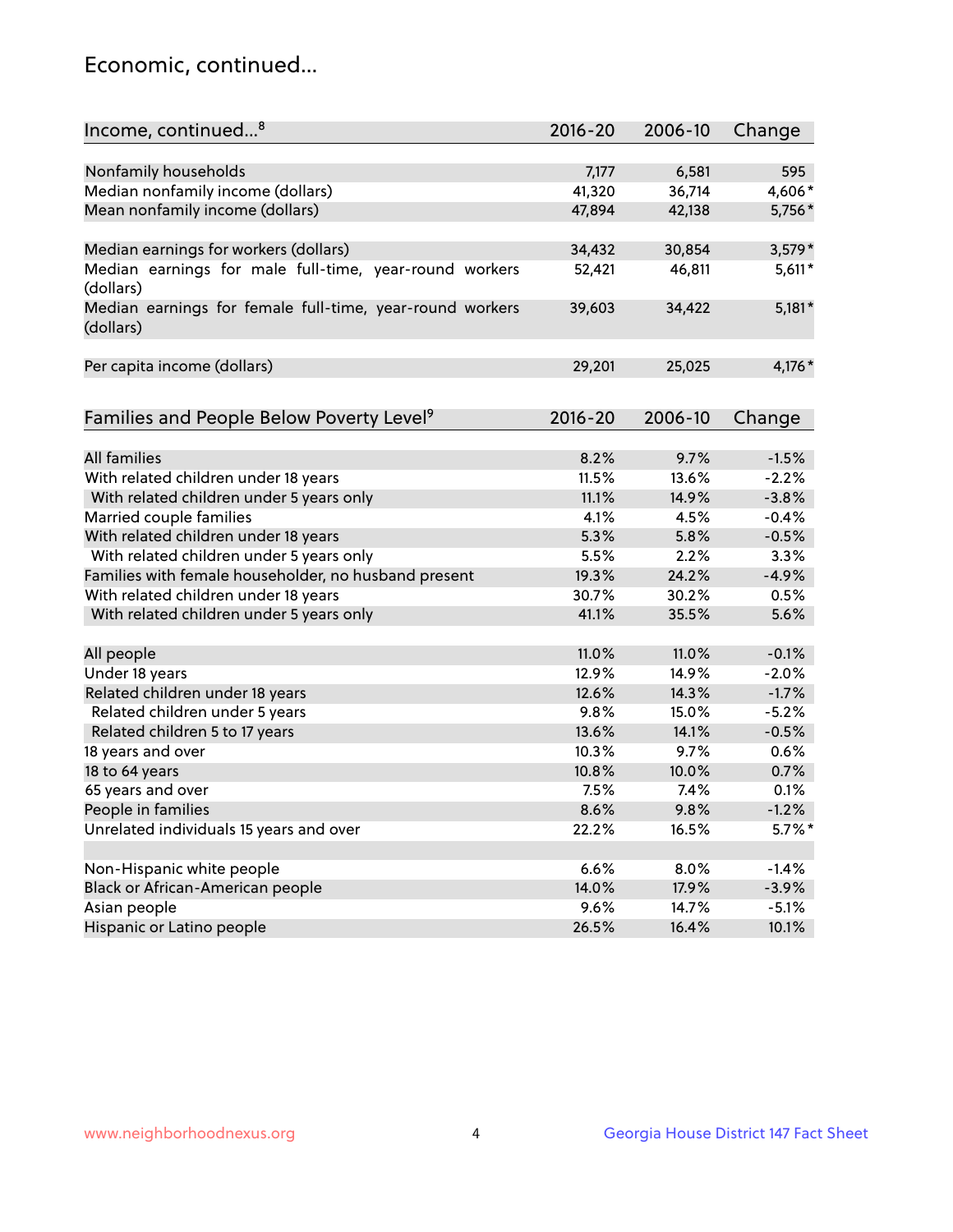## Employment

| Employment Status <sup>10</sup>                                                               | $2016 - 20$   | 2006-10       | Change               |
|-----------------------------------------------------------------------------------------------|---------------|---------------|----------------------|
|                                                                                               |               |               |                      |
| Population 16 years and over                                                                  | 45,948        | 38,491        | 7,458*               |
| In labor force                                                                                | 69.6%         | 67.9%         | 1.7%                 |
| Civilian labor force                                                                          | 65.3%         | 63.8%         | 1.5%                 |
| Employed                                                                                      | 61.7%         | 59.1%         | 2.6%                 |
| Unemployed                                                                                    | 3.6%          | 4.7%          | $-1.1%$              |
| <b>Armed Forces</b>                                                                           | 4.3%          | 4.1%          | 0.2%                 |
| Not in labor force                                                                            | 30.4%         | 32.1%         | $-1.7%$              |
| Civilian labor force                                                                          | 29,993        | 24,545        | $5,448*$             |
|                                                                                               | 5.5%          | 7.4%          | $-1.8%$              |
| <b>Unemployment Rate</b>                                                                      |               |               |                      |
| Females 16 years and over                                                                     | 24,459        | 20,231        | $4,228*$             |
| In labor force                                                                                | 62.5%         | 61.9%         | 0.6%                 |
| Civilian labor force                                                                          | 59.3%         | 60.0%         | $-0.7%$              |
| Employed                                                                                      | 55.4%         | 55.1%         | 0.3%                 |
|                                                                                               |               |               |                      |
| Own children of the householder under 6 years                                                 | 4,627         | 3,860         | 767*                 |
| All parents in family in labor force                                                          | 57.6%         | 74.6%         | $-17.0\%$ *          |
| Own children of the householder 6 to 17 years                                                 | 10,682        | 8,624         | 2,058*               |
| All parents in family in labor force                                                          | 73.1%         | 72.9%         | 0.1%                 |
|                                                                                               |               |               |                      |
| Industry <sup>11</sup>                                                                        | $2016 - 20$   | 2006-10       | Change               |
|                                                                                               |               |               |                      |
| Civilian employed population 16 years and over                                                | 28,329        | 22,737        | 5,592*               |
| Agriculture, forestry, fishing and hunting, and mining                                        | 0.1%          | 0.4%          | $-0.4%$              |
| Construction                                                                                  | 3.0%          | 4.5%          | $-1.6%$              |
| Manufacturing<br>Wholesale trade                                                              | 8.5%          | 8.0%          | 0.5%                 |
|                                                                                               | 1.2%          | 1.7%          | $-0.4%$<br>$2.9\%$ * |
| Retail trade                                                                                  | 15.1%<br>5.2% | 12.2%<br>4.3% | 0.9%                 |
| Transportation and warehousing, and utilities<br>Information                                  |               |               | 0.5%                 |
|                                                                                               | 1.3%          | 0.8%          |                      |
| Finance and insurance, and real estate and rental and leasing                                 | 4.1%          | 7.1%          | $-3.0\%$ *           |
| Professional, scientific, and management, and administrative<br>and waste management services | 9.3%          | 9.6%          | $-0.3%$              |
| Educational services, and health care and social assistance                                   | 21.2%         | 20.4%         | 0.8%                 |
| Arts, entertainment, and recreation, and accommodation and                                    | 10.7%         | 7.9%          | $2.8\%$ *            |
| food services                                                                                 |               |               |                      |
| Other services, except public administration                                                  | 4.0%          | 4.8%          | $-0.9%$              |
| Public administration                                                                         | 16.3%         | 18.2%         | $-1.9%$              |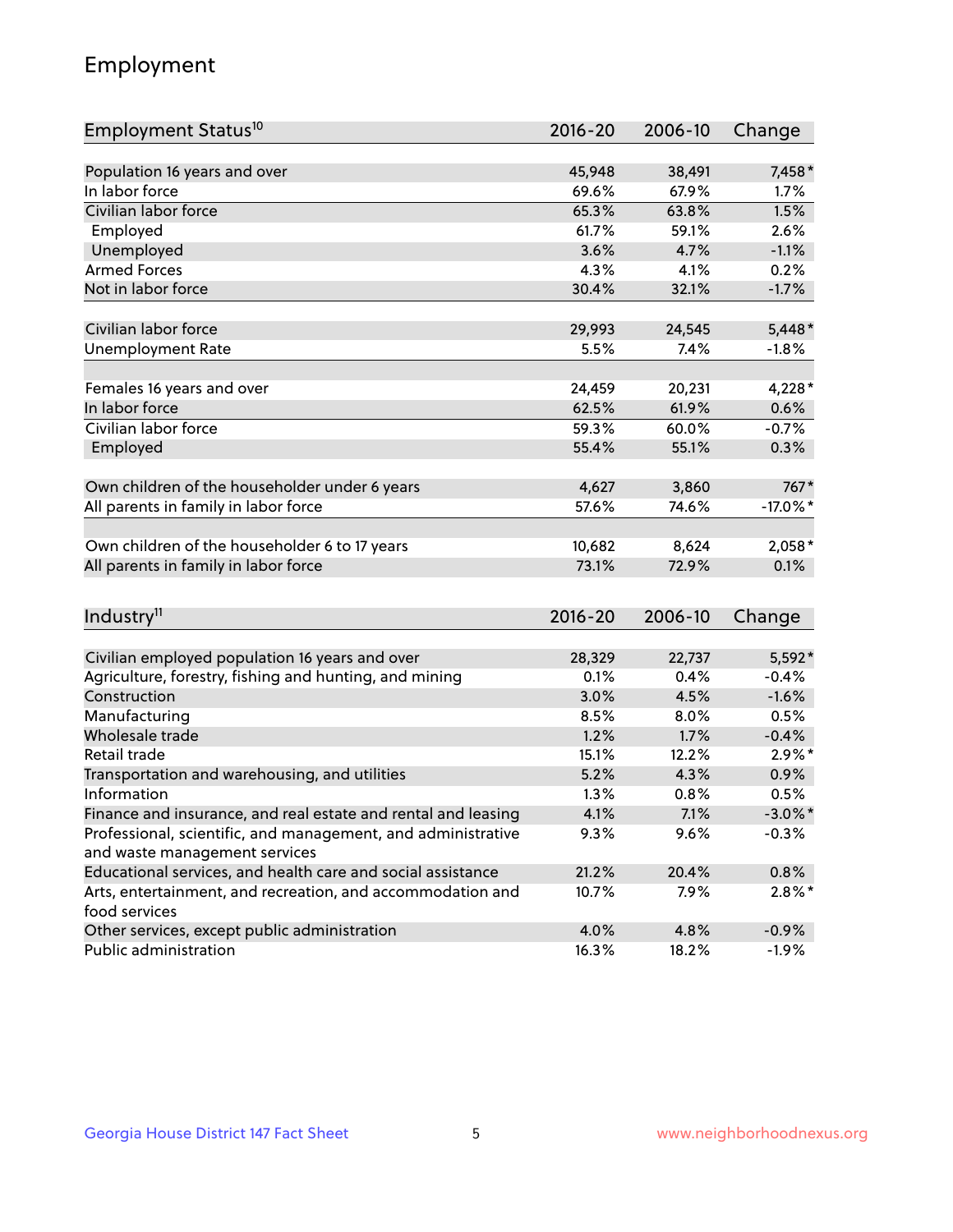## Employment, continued...

| Occupation <sup>12</sup>                                                    | $2016 - 20$ | 2006-10 | Change     |
|-----------------------------------------------------------------------------|-------------|---------|------------|
| Civilian employed population 16 years and over                              | 28,329      | 22,737  | 5,592*     |
| Management, business, science, and arts occupations                         | 35.8%       | 38.6%   | $-2.8\%$ * |
| Service occupations                                                         | 15.3%       | 14.8%   | 0.5%       |
| Sales and office occupations                                                | 27.1%       | 25.8%   | 1.3%       |
|                                                                             |             |         | $-2.8\%$ * |
| Natural<br>and<br>resources,<br>construction,<br>maintenance<br>occupations | 7.2%        | 9.9%    |            |
| Production, transportation, and material moving occupations                 | 14.6%       | 10.9%   | $3.7\%$ *  |
| Class of Worker <sup>13</sup>                                               | 2016-20     | 2006-10 | Change     |
|                                                                             |             |         |            |
| Civilian employed population 16 years and over                              | 28,329      | 22,737  | 5,592*     |
| Private wage and salary workers                                             | 66.9%       | 65.7%   | 1.2%       |
| Government workers                                                          | 28.6%       | 30.1%   | $-1.5%$    |
| Self-employed in own not incorporated business workers                      | 4.0%        | 4.1%    | $-0.1%$    |
| Unpaid family workers                                                       | 0.5%        | 0.0%    | 0.4%       |
| Job Flows <sup>14</sup>                                                     | 2019        | 2010    | Change     |
|                                                                             |             |         |            |
| Total Jobs in district                                                      | 22,337      | 17,148  | 5,189      |
| Held by residents of district                                               | 20.1%       | 18.9%   | 1.2%       |
| Held by non-residents of district                                           | 79.9%       | 81.1%   | $-1.2%$    |
| Jobs by Industry Sector <sup>15</sup>                                       | 2019        | 2010    | Change     |
|                                                                             |             |         |            |
| Total Jobs in district                                                      | 22,337      | 17,148  | 5,189      |
| Goods Producing sectors                                                     | 5.1%        | 8.1%    | $-3.0%$    |
| Trade, Transportation, and Utilities sectors                                | 21.0%       | 22.9%   | $-1.9%$    |
| All Other Services sectors                                                  | 73.9%       | 69.0%   | 4.9%       |
|                                                                             |             |         |            |
| Total Jobs in district held by district residents                           | 4,497       | 3,238   | 1,259      |
| <b>Goods Producing sectors</b>                                              | 5.3%        | 9.9%    | $-4.6%$    |
| Trade, Transportation, and Utilities sectors                                | 13.8%       | 15.0%   | $-1.2%$    |
| All Other Services sectors                                                  | 80.9%       | 75.1%   | 5.8%       |
|                                                                             |             |         |            |
| Jobs by Earnings <sup>16</sup>                                              | 2019        | 2010    | Change     |
|                                                                             |             |         |            |
| Total Jobs in district                                                      | 22,337      | 17,148  | 5,189      |
| Jobs with earnings \$1250/month or less                                     | 31.7%       | 36.6%   | $-4.9%$    |
| Jobs with earnings \$1251/month to \$3333/month                             | 36.7%       | 35.2%   | 1.5%       |
| Jobs with earnings greater than \$3333/month                                | 31.6%       | 28.2%   | 3.4%       |
|                                                                             |             |         |            |
| Total Jobs in district held by district residents                           | 4,497       | 3,238   | 1,259      |
| Jobs with earnings \$1250/month or less                                     | 29.6%       | 34.8%   | $-5.1%$    |
| Jobs with earnings \$1251/month to \$3333/month                             | 38.0%       | 38.4%   | $-0.4%$    |
| Jobs with earnings greater than \$3333/month                                | 32.4%       | 26.9%   | 5.5%       |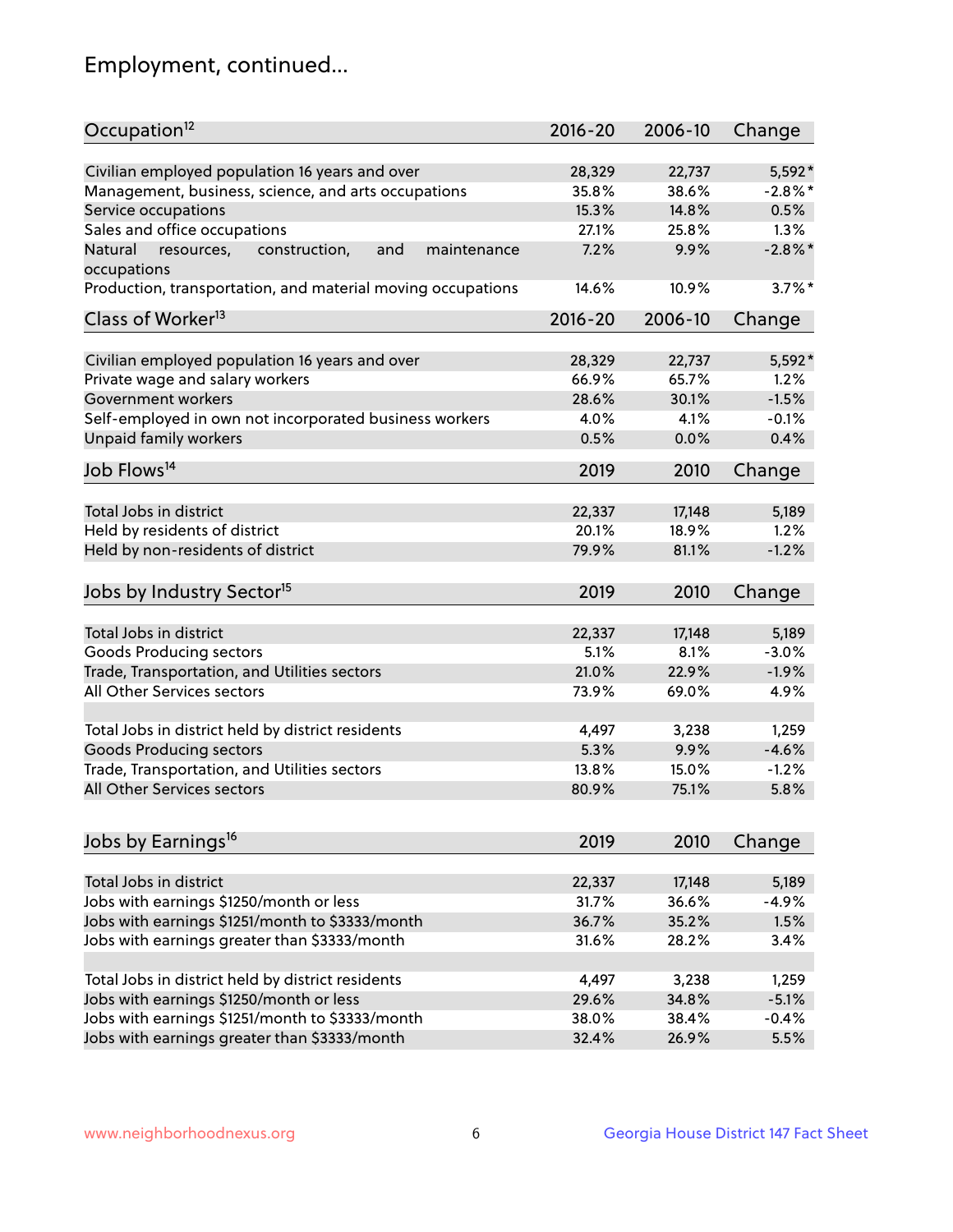## Employment, continued...

| 2019   | 2010   | Change  |
|--------|--------|---------|
|        |        |         |
| 22,337 | 17,148 | 5,189   |
| 29.1%  | 31.3%  | $-2.2%$ |
| 50.3%  | 54.2%  | $-3.9%$ |
| 20.6%  | 14.5%  | 6.2%    |
|        |        |         |
| 4.497  | 3.238  | 1,259   |
| 27.8%  | 30.3%  | $-2.5%$ |
| 50.7%  | 54.8%  | $-4.1%$ |
| 21.5%  | 14.9%  | 6.6%    |
|        |        |         |

#### Education

| School Enrollment <sup>18</sup>                | $2016 - 20$ | 2006-10 | Change     |
|------------------------------------------------|-------------|---------|------------|
|                                                |             |         |            |
| Population 3 years and over enrolled in school | 17,366      | 15,860  | $1,506*$   |
| Nursery school, preschool                      | 3.8%        | 6.6%    | $-2.8\%$ * |
| Kindergarten                                   | 6.6%        | 4.3%    | $2.3\%$ *  |
| Elementary school (grades 1-8)                 | 43.0%       | 38.2%   | 4.8%*      |
| High school (grades 9-12)                      | 18.2%       | 21.0%   | $-2.9%$    |
| College or graduate school                     | 28.5%       | 29.9%   | $-1.4%$    |
| Educational Attainment <sup>19</sup>           | $2016 - 20$ | 2006-10 | Change     |
|                                                |             |         |            |
| Population 25 years and over                   | 38,156      | 31,163  | $6,993*$   |
| Less than 9th grade                            | 2.1%        | 2.6%    | $-0.6%$    |
| 9th to 12th grade, no diploma                  | 5.1%        | 8.7%    | $-3.6\%$ * |
| High school graduate (includes equivalency)    | 25.9%       | 27.4%   | $-1.5%$    |
| Some college, no degree                        | 23.8%       | 26.1%   | $-2.3%$    |
| Associate's degree                             | 11.8%       | 10.0%   | $1.7\%$    |
| Bachelor's degree                              | 16.4%       | 16.5%   | $-0.1%$    |
| Graduate or professional degree                | 14.9%       | 8.6%    | $6.3\%$ *  |
|                                                |             |         |            |
| Percent high school graduate or higher         | 92.9%       | 88.7%   | 4.2%       |
| Percent bachelor's degree or higher            | 31.3%       | 25.1%   | $6.2\%$ *  |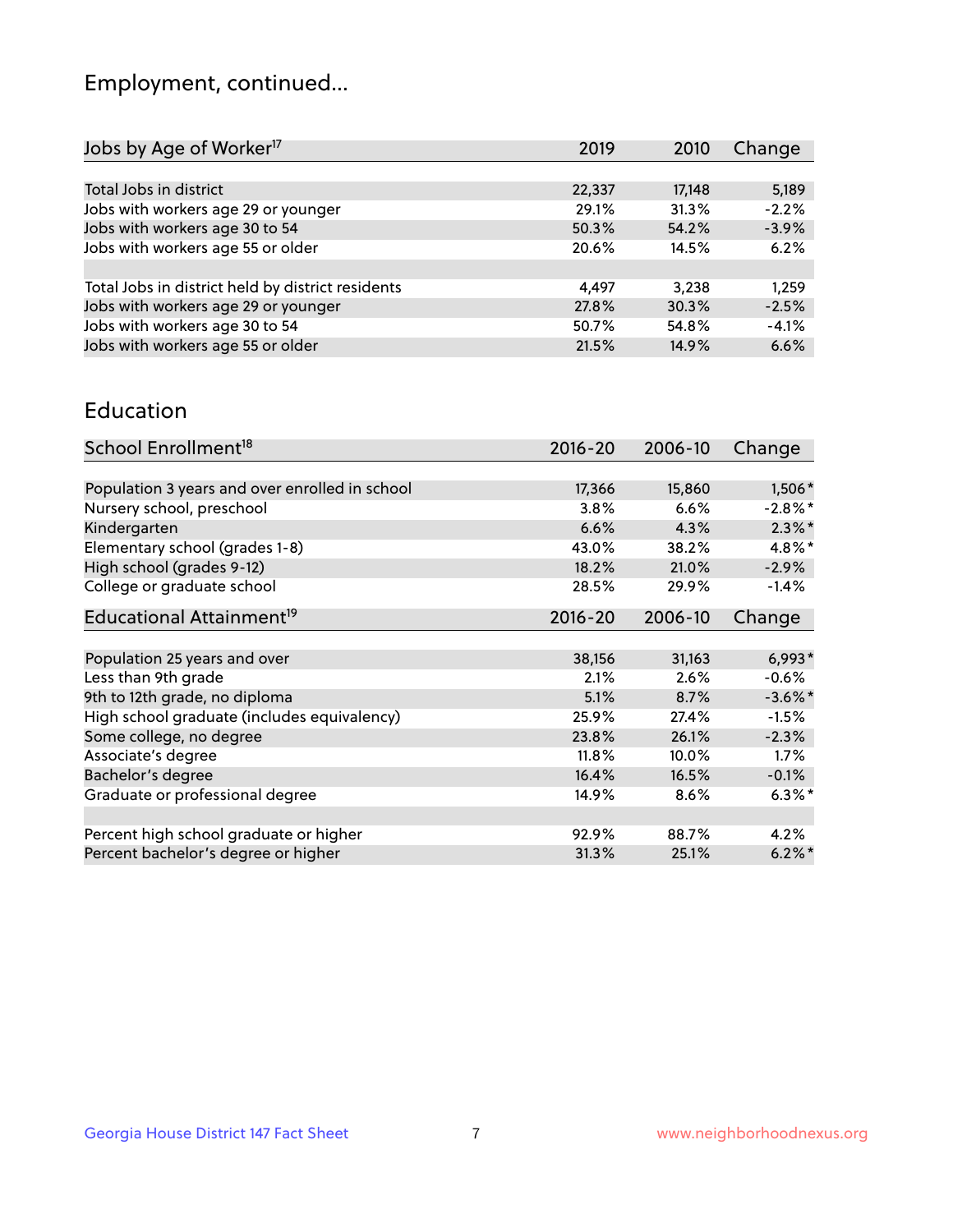## Housing

| Households by Type <sup>20</sup>                     | 2016-20     | 2006-10 | Change     |
|------------------------------------------------------|-------------|---------|------------|
|                                                      |             |         |            |
| <b>Total households</b>                              | 22,201      | 19,527  | $2,674*$   |
| Family households (families)                         | 67.7%       | 66.3%   | 1.4%       |
| With own children under 18 years                     | 31.8%       | 33.3%   | $-1.4%$    |
| Married-couple family                                | 50.4%       | 47.7%   | 2.7%       |
| With own children of the householder under 18 years  | 23.4%       | 22.0%   | 1.5%       |
| Male householder, no wife present, family            | 3.9%        | 4.5%    | $-0.5%$    |
| With own children of the householder under 18 years  | 1.6%        | 2.2%    | $-0.7%$    |
| Female householder, no husband present, family       | 13.3%       | 14.1%   | $-0.8%$    |
| With own children of the householder under 18 years  | 6.8%        | 9.0%    | $-2.2%$    |
| Nonfamily households                                 | 32.3%       | 33.7%   | $-1.4%$    |
| Householder living alone                             | 25.0%       | 29.2%   | $-4.2%$    |
| 65 years and over                                    | 7.7%        | 6.8%    | 0.9%       |
|                                                      |             |         |            |
| Households with one or more people under 18 years    | 35.0%       | 37.3%   | $-2.3%$    |
| Households with one or more people 65 years and over | 21.1%       | 18.8%   | $2.3\%$ *  |
|                                                      |             |         |            |
| Average household size                               | 2.70        | 2.55    | $0.15*$    |
| Average family size                                  | 3.29        | 3.16    | 0.13       |
|                                                      |             |         |            |
| Housing Occupancy <sup>21</sup>                      | $2016 - 20$ | 2006-10 | Change     |
|                                                      |             |         |            |
| Total housing units                                  | 23,947      | 21,905  | $2,041*$   |
| Occupied housing units                               | 92.7%       | 89.1%   | $3.6\%$ *  |
| Vacant housing units                                 | 7.3%        | 10.9%   | $-3.6\%$ * |
|                                                      |             |         |            |
| Homeowner vacancy rate                               | 1.4         | 2.2     | $-0.8$     |
| Rental vacancy rate                                  | 6.3         | 9.2     | $-2.9$     |
|                                                      |             |         |            |
| Units in Structure <sup>22</sup>                     | $2016 - 20$ | 2006-10 | Change     |
|                                                      |             |         |            |
| Total housing units                                  | 23,947      | 21,905  | $2,041*$   |
| 1-unit, detached                                     | 67.2%       | 64.2%   | $3.0\%$ *  |
| 1-unit, attached                                     | 2.3%        | 3.2%    | $-0.9%$    |
| 2 units                                              | 0.6%        | 1.4%    | $-0.8%$    |
| 3 or 4 units                                         | 5.5%        | 5.1%    | 0.4%       |
| 5 to 9 units                                         | 7.2%        | 9.4%    | $-2.2%$    |
| 10 to 19 units                                       | 4.6%        | 4.1%    | 0.4%       |
| 20 or more units                                     | 2.5%        | 2.3%    | 0.2%       |
| Mobile home                                          | 10.0%       | 10.2%   | $-0.2%$    |
|                                                      |             |         |            |
| Boat, RV, van, etc.                                  | 0.1%        | 0.0%    | 0.1%       |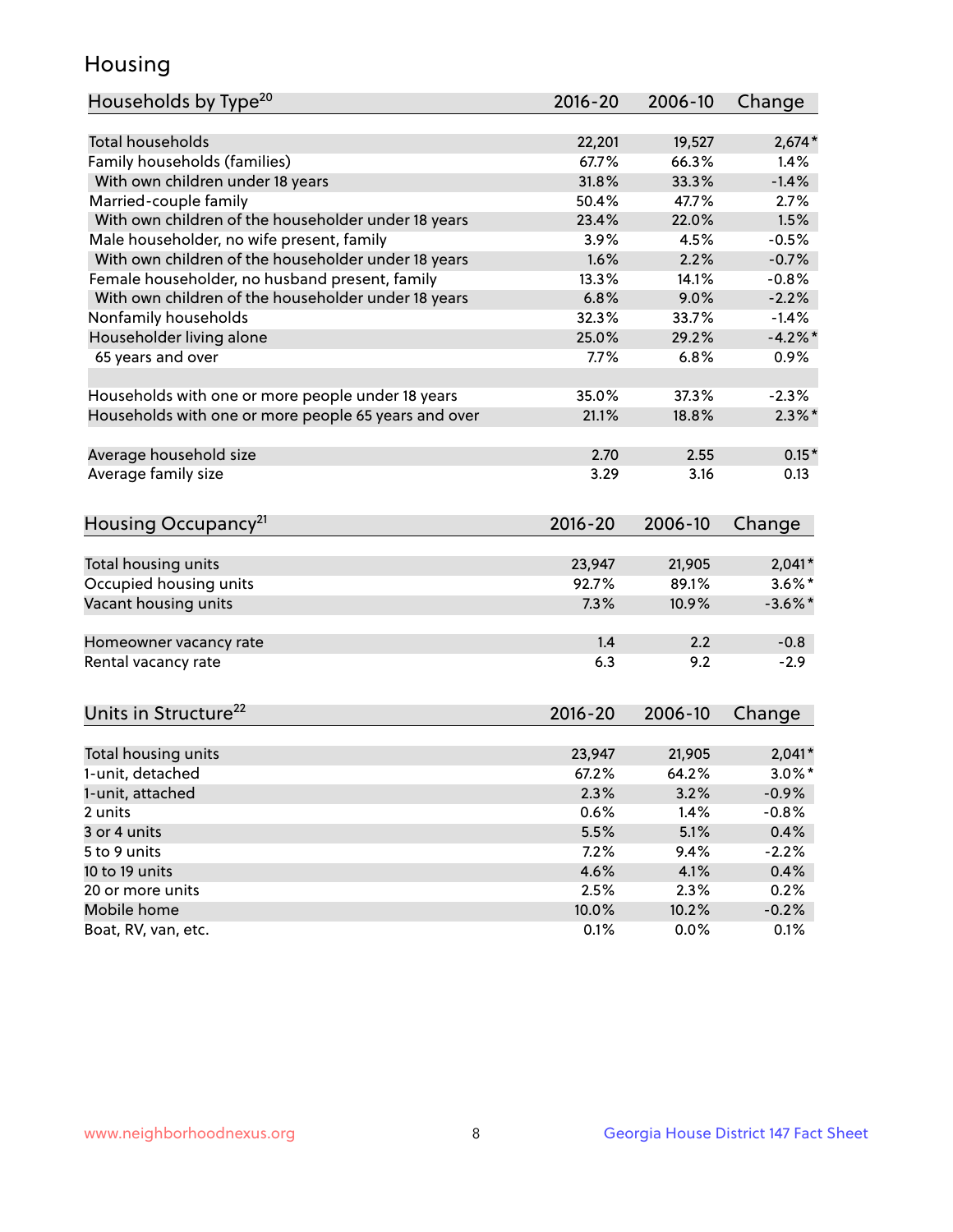## Housing, Continued...

| Year Structure Built <sup>23</sup>             | 2016-20     | 2006-10 | Change      |
|------------------------------------------------|-------------|---------|-------------|
| Total housing units                            | 23,947      | 21,905  | $2,041*$    |
| Built 2014 or later                            | 4.2%        | (X)     | (X)         |
| Built 2010 to 2013                             | 5.9%        | (X)     | (X)         |
| Built 2000 to 2009                             | 23.1%       | 27.4%   | $-4.3\%$ *  |
| Built 1990 to 1999                             | 22.9%       | 22.1%   | 0.8%        |
| Built 1980 to 1989                             | 14.2%       | 16.1%   | $-1.9%$     |
| Built 1970 to 1979                             | 12.4%       | 17.5%   | $-5.1\%$ *  |
| Built 1960 to 1969                             | 12.5%       | 11.8%   | 0.7%        |
| Built 1950 to 1959                             | 4.2%        | 4.6%    | $-0.4%$     |
| Built 1940 to 1949                             | 0.4%        | 0.3%    | 0.1%        |
| Built 1939 or earlier                          | 0.3%        | 0.4%    | $-0.0%$     |
| Housing Tenure <sup>24</sup>                   | 2016-20     | 2006-10 | Change      |
| Occupied housing units                         | 22,201      | 19,527  | $2,674*$    |
| Owner-occupied                                 | 62.5%       | 67.0%   | $-4.5%$ *   |
| Renter-occupied                                | 37.5%       | 33.0%   | 4.5%*       |
| Average household size of owner-occupied unit  | 2.85        | 2.64    | $0.21*$     |
| Average household size of renter-occupied unit | 2.44        | 2.37    | 0.08        |
| Residence 1 Year Ago <sup>25</sup>             | 2016-20     | 2006-10 | Change      |
| Population 1 year and over                     | 59,495      | 49,359  | 10,136*     |
| Same house                                     | 86.4%       | 79.5%   | $6.9\%*$    |
| Different house in the U.S.                    | 13.3%       | 20.0%   | $-6.8\%$ *  |
| Same county                                    | 6.6%        | 11.7%   | $-5.0\%$ *  |
| Different county                               | 6.7%        | 8.4%    | $-1.7%$     |
| Same state                                     | 4.2%        | 4.4%    | $-0.2%$     |
| Different state                                | 2.5%        | 4.0%    | $-1.5%$     |
| Abroad                                         | 0.4%        | 0.5%    | $-0.1%$     |
| Value of Housing Unit <sup>26</sup>            | $2016 - 20$ | 2006-10 | Change      |
| Owner-occupied units                           | 13,874      | 13,086  | 789*        |
| Less than \$50,000                             | 8.0%        | 6.3%    | 1.8%        |
| \$50,000 to \$99,999                           | 23.1%       | 26.8%   | $-3.7%$     |
| \$100,000 to \$149,999                         | 21.6%       | 31.7%   | $-10.1\%$ * |
| \$150,000 to \$199,999                         | 18.2%       | 16.1%   | 2.1%        |
| \$200,000 to \$299,999                         | 17.0%       | 12.5%   | 4.5%*       |
| \$300,000 to \$499,999                         | 8.5%        | 5.4%    | 3.0%        |
| \$500,000 to \$999,999                         | 3.0%        | 0.9%    | 2.2%        |
| \$1,000,000 or more                            | 0.5%        | 0.3%    | 0.2%        |
| Median (dollars)                               | 144,729     | 122,738 | 21,991*     |
| Mortgage Status <sup>27</sup>                  | $2016 - 20$ | 2006-10 | Change      |
| Owner-occupied units                           | 13,874      | 13,086  | 789*        |
| Housing units with a mortgage                  | 70.5%       | 76.4%   | $-6.0\%$ *  |
| Housing units without a mortgage               | 29.5%       | 23.6%   | $6.0\%$ *   |
|                                                |             |         |             |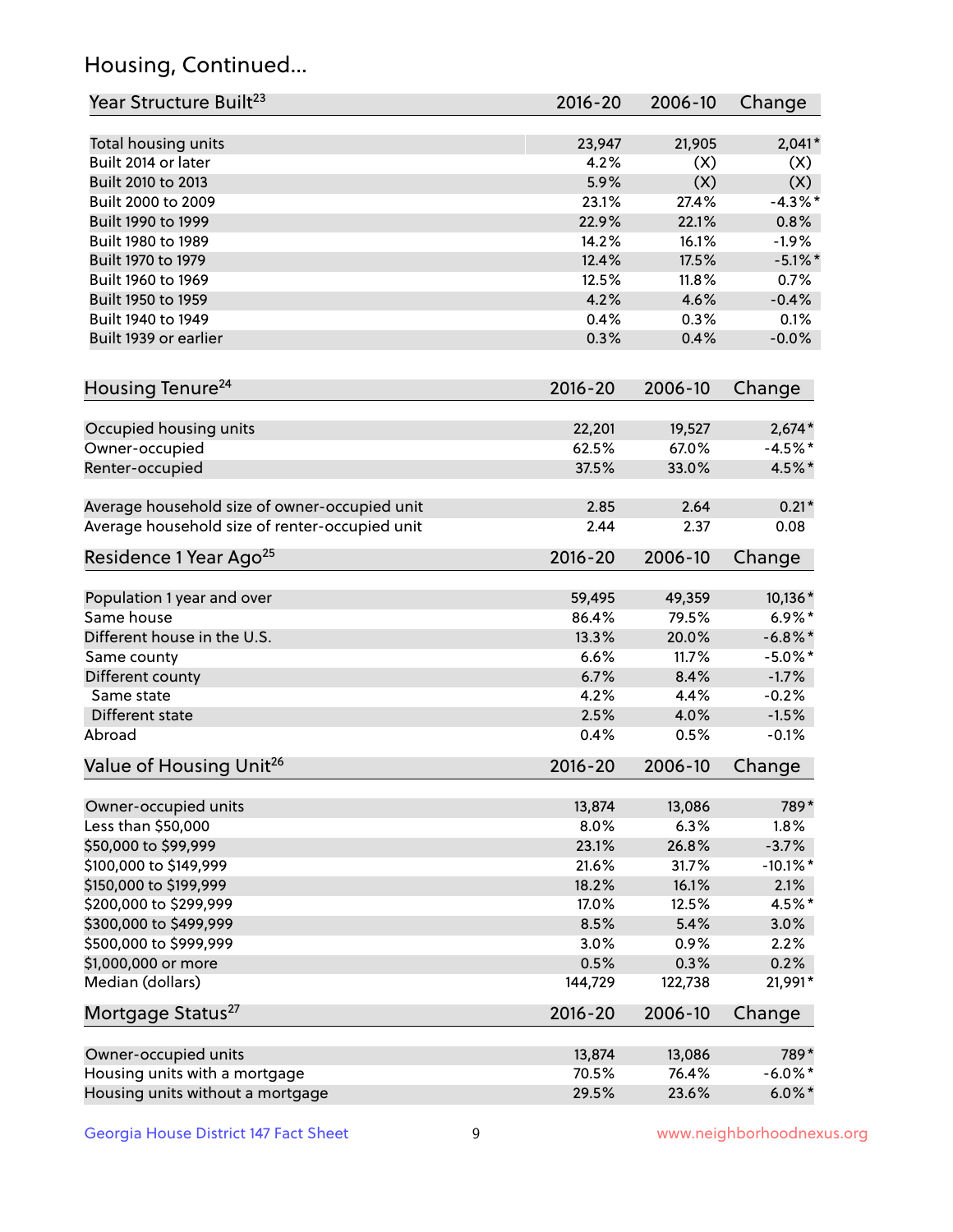## Housing, Continued...

| Selected Monthly Owner Costs <sup>28</sup>                                             | 2016-20 | 2006-10 | Change    |
|----------------------------------------------------------------------------------------|---------|---------|-----------|
| Housing units with a mortgage                                                          | 9,776   | 10,002  | $-227$    |
| Less than \$300                                                                        | 0.0%    | 0.0%    | 0.0%      |
| \$300 to \$499                                                                         | 0.5%    | 0.8%    | $-0.3%$   |
| \$500 to \$999                                                                         | 27.1%   | 36.6%   | $-9.6%$ * |
| \$1,000 to \$1,499                                                                     | 37.5%   | 34.4%   | 3.2%      |
| \$1,500 to \$1,999                                                                     | 13.9%   | 17.7%   | $-3.9%$   |
| \$2,000 to \$2,999                                                                     | 19.7%   | 9.0%    | 10.8%*    |
| \$3,000 or more                                                                        | 1.3%    | 1.5%    | $-0.2%$   |
| Median (dollars)                                                                       | 1,259   | 1,156   | $103*$    |
| Housing units without a mortgage                                                       | 4,099   | 3,083   | $1,015*$  |
| Less than \$150                                                                        | 4.9%    | 1.1%    | 3.8%      |
| \$150 to \$249                                                                         | 7.9%    | 20.5%   | $-12.5%$  |
| \$250 to \$349                                                                         | 27.6%   | 37.7%   | $-10.0%$  |
| \$350 to \$499                                                                         | 34.9%   | 31.3%   | 3.6%      |
| \$500 to \$699                                                                         | 19.1%   | 7.4%    | 11.7%     |
| \$700 or more                                                                          | 5.6%    | 2.0%    | 3.5%      |
| Median (dollars)                                                                       | 382     | 326     | $55*$     |
| Household Income <sup>29</sup><br>Housing units with a mortgage (excluding units where | 9,775   | 9,992   | $-218$    |
| SMOCAPI cannot be computed)                                                            |         |         |           |
| Less than 20.0 percent                                                                 | 52.7%   | 45.1%   | $7.6\%$ * |
| 20.0 to 24.9 percent                                                                   | 18.4%   | 15.8%   | 2.6%      |
| 25.0 to 29.9 percent                                                                   | 6.7%    | 11.2%   | $-4.5%$ * |
| 30.0 to 34.9 percent                                                                   | 4.9%    | 5.9%    | $-1.0%$   |
| 35.0 percent or more                                                                   | 17.3%   | 21.9%   | $-4.6%$   |
| Not computed                                                                           | 1       | 10      | -9        |
| Housing unit without a mortgage (excluding units where<br>SMOCAPI cannot be computed)  | 3,924   | 3,001   | 923       |
| Less than 10.0 percent                                                                 | 52.6%   | 55.2%   | $-2.6%$   |
| 10.0 to 14.9 percent                                                                   | 16.2%   | 20.9%   | $-4.7%$ * |
| 15.0 to 19.9 percent                                                                   | 15.7%   | 11.4%   | 4.3%      |
| 20.0 to 24.9 percent                                                                   | 5.4%    | 3.6%    | 1.8%      |
| 25.0 to 29.9 percent                                                                   | 2.4%    | 1.6%    | 0.8%      |
| 30.0 to 34.9 percent                                                                   | 2.8%    | 0.7%    | 2.1%      |
| 35.0 percent or more                                                                   | 4.9%    | 6.7%    | $-1.8%$   |
| Not computed                                                                           | 175     | 82      | 93        |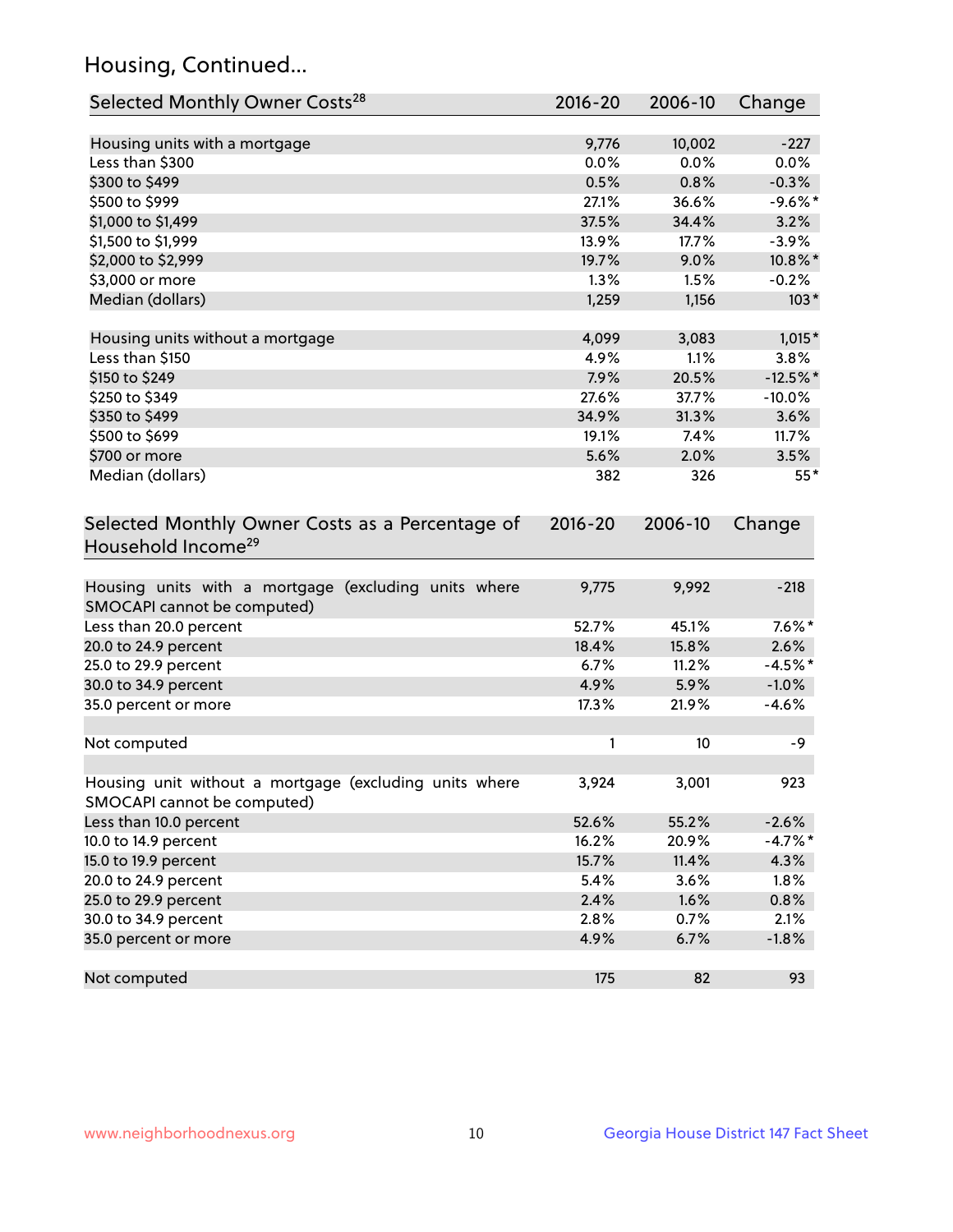## Housing, Continued...

| Gross Rent <sup>30</sup>                                     | 2016-20     | 2006-10 | Change      |
|--------------------------------------------------------------|-------------|---------|-------------|
|                                                              |             |         |             |
| Occupied units paying rent                                   | 8,050       | 6,188   | $1,863*$    |
| Less than \$200                                              | $0.0\%$     | 0.3%    | $-0.3%$     |
| \$200 to \$499                                               | 2.1%        | 5.5%    | $-3.4%$     |
| \$500 to \$749                                               | 14.9%       | 36.8%   | $-22.0\%$ * |
| \$750 to \$999                                               | 37.5%       | 40.6%   | $-3.1%$     |
| \$1,000 to \$1,499                                           | 40.3%       | 14.7%   | 25.6%*      |
| \$1,500 to \$1,999                                           | 2.8%        | 1.8%    | 0.9%        |
| \$2,000 or more                                              | 2.4%        | 0.2%    | 2.2%        |
| Median (dollars)                                             | 968         | 863     | $105*$      |
|                                                              |             |         |             |
| No rent paid                                                 | 276         | 254     | 22          |
|                                                              |             |         |             |
| Gross Rent as a Percentage of Household Income <sup>31</sup> | $2016 - 20$ | 2006-10 | Change      |
|                                                              |             |         |             |
| Occupied units paying rent (excluding units where GRAPI      | 7,957       | 6,133   | $1,824*$    |
| cannot be computed)                                          |             |         |             |
| Less than 15.0 percent                                       | 16.3%       | 12.6%   | 3.7%        |
| 15.0 to 19.9 percent                                         | 19.1%       | 16.3%   | 2.8%        |
| 20.0 to 24.9 percent                                         | 10.9%       | 13.4%   | $-2.5%$     |
| 25.0 to 29.9 percent                                         | 11.5%       | 12.8%   | $-1.3%$     |
| 30.0 to 34.9 percent                                         | 10.6%       | 9.1%    | 1.5%        |
| 35.0 percent or more                                         | 31.6%       | 35.7%   | $-4.1%$     |
|                                                              |             |         |             |
| Not computed                                                 | 369         | 309     | 60          |

## Transportation

| Commuting to Work <sup>32</sup>           | 2016-20 | 2006-10 | Change     |
|-------------------------------------------|---------|---------|------------|
|                                           |         |         |            |
| Workers 16 years and over                 | 30,050  | 23,779  | $6,271*$   |
| Car, truck, or van - drove alone          | 83.2%   | 86.1%   | $-3.0\%$ * |
| Car, truck, or van - carpooled            | 10.8%   | 10.7%   | 0.1%       |
| Public transportation (excluding taxicab) | $0.0\%$ | 0.2%    | $-0.2%$    |
| Walked                                    | 0.5%    | 0.9%    | $-0.4%$    |
| Other means                               | $1.6\%$ | 0.9%    | 0.7%       |
| Worked at home                            | 3.9%    | 1.1%    | $2.8\%$ *  |
|                                           |         |         |            |
| Mean travel time to work (minutes)        | 21.5    | 20.0    | $1.5*$     |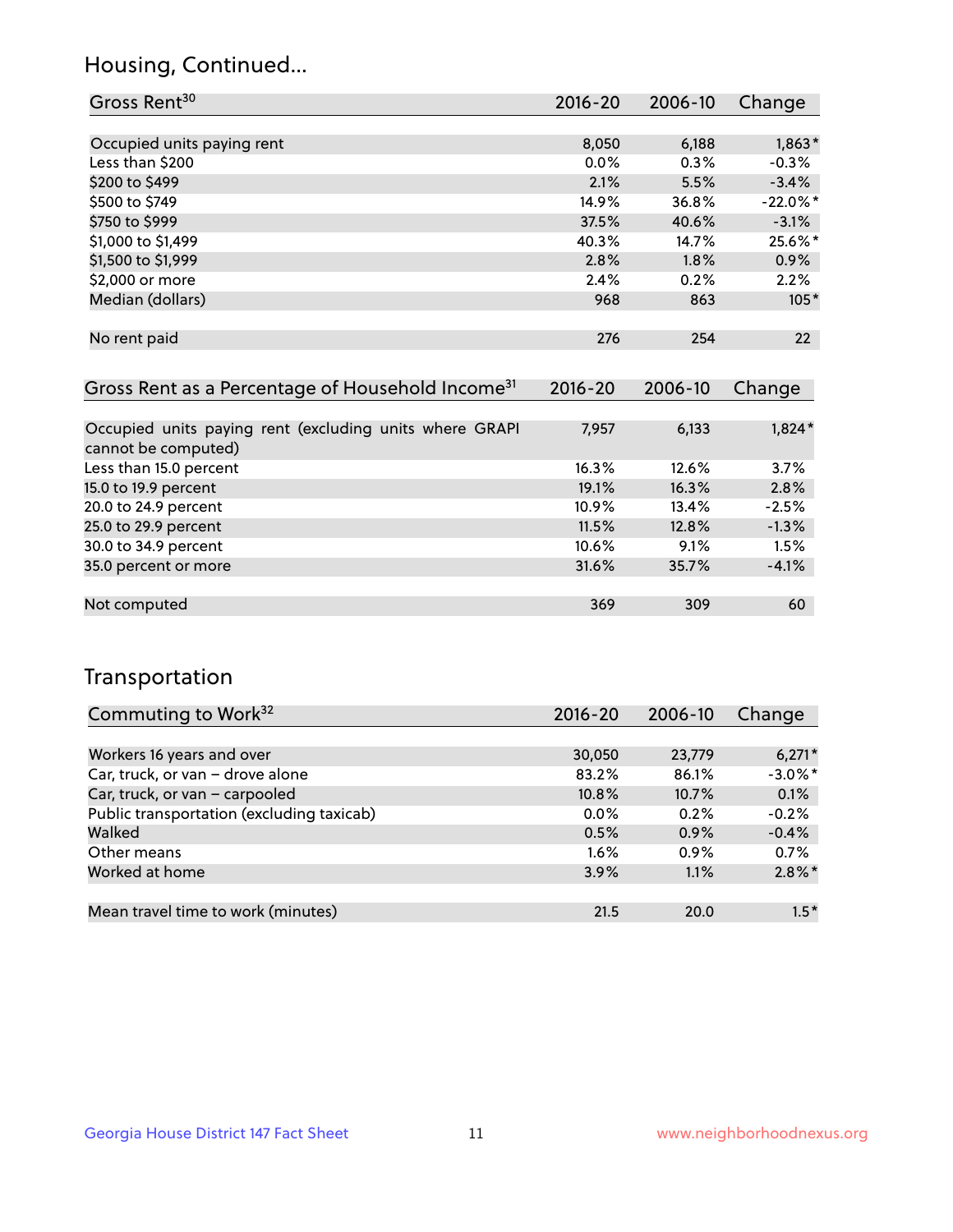## Transportation, Continued...

| Vehicles Available <sup>33</sup> | 2016-20 | 2006-10 | Change   |
|----------------------------------|---------|---------|----------|
|                                  |         |         |          |
| Occupied housing units           | 22,201  | 19,527  | $2,674*$ |
| No vehicles available            | 3.7%    | 3.1%    | 0.6%     |
| 1 vehicle available              | 32.3%   | 36.2%   | $-3.9%$  |
| 2 vehicles available             | 40.8%   | 37.8%   | 3.1%     |
| 3 or more vehicles available     | 23.2%   | 23.0%   | 0.2%     |

#### Health

| Health Insurance coverage <sup>34</sup>                 | 2016-20 |
|---------------------------------------------------------|---------|
|                                                         |         |
| Civilian Noninstitutionalized Population                | 58,076  |
| With health insurance coverage                          | 86.8%   |
| With private health insurance coverage                  | 73.9%   |
| With public health coverage                             | 26.8%   |
| No health insurance coverage                            | 13.2%   |
| Civilian Noninstitutionalized Population Under 19 years | 16,587  |
| No health insurance coverage                            | 9.3%    |
| Civilian Noninstitutionalized Population 19 to 64 years | 35,048  |
| In labor force:                                         | 28,210  |
| Employed:                                               | 26,832  |
| With health insurance coverage                          | 83.8%   |
| With private health insurance coverage                  | 80.8%   |
| With public coverage                                    | 6.8%    |
| No health insurance coverage                            | 16.2%   |
| Unemployed:                                             | 1,379   |
| With health insurance coverage                          | 39.7%   |
| With private health insurance coverage                  | 38.7%   |
| With public coverage                                    | 12.6%   |
| No health insurance coverage                            | 60.3%   |
| Not in labor force:                                     | 6,838   |
| With health insurance coverage                          | 86.5%   |
| With private health insurance coverage                  | 62.0%   |
| With public coverage                                    | 33.4%   |
| No health insurance coverage                            | 13.5%   |